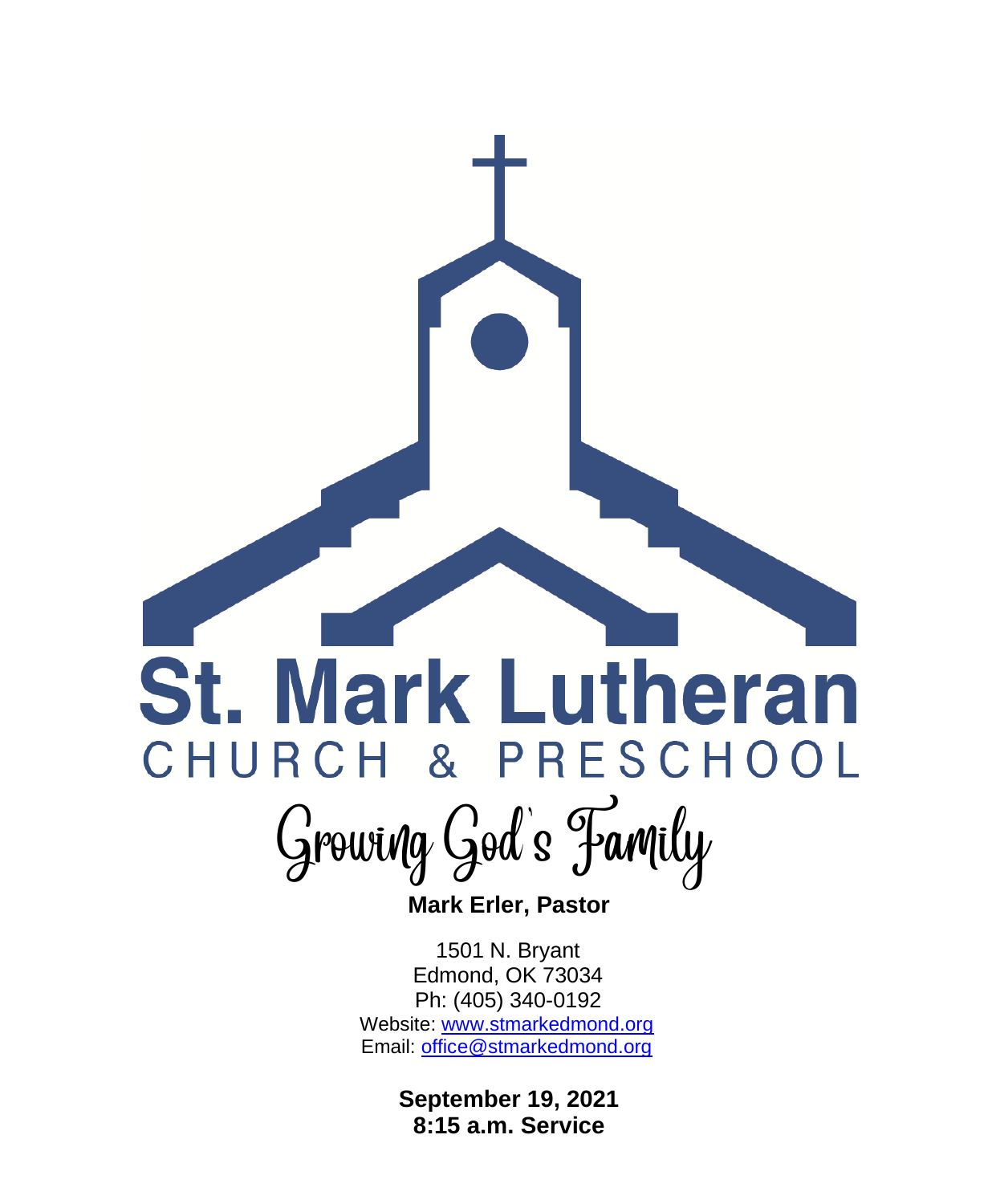## **SEVENTEENTH SUNDAY AFTER PENTECOST**

#### **WE GIVE A WARM WELCOME TO THE VISITORS AND GUESTS AMONG US. WE PRAY THAT TODAY'S SERVICE IS A BLESSING TO YOU. PLEASE COME AGAIN!**

The **ALTAR FLOWERS** are given to the glory of God.

**INVITATION TO THE LORD'S SUPPER:** We are celebrating the Sacrament of the Altar today. This is The Lord's Table. As a church and body of Christians we believe this:

We will be receiving the true body and blood of Jesus Christ, in, with and under, the bread and wine.

When we receive Jesus' true body and blood, we receive the forgiveness of sins.

By communing together with our Lord and one another, we express a common belief that Jesus is in truth the Son of God, and our Savior; He is present in this Sacrament in a very real way; that Christ's sacrificial death assures us of complete forgiveness of our sins; and that God is strengthening us in this Sacrament to live a life that honors God.

If you share all these convictions, then you are welcome to come and celebrate the blessings of our Altar today. Please note that cups at the center of each tray are "non-alcoholic" wine for those who prefer such for medicinal and personal reasons. Pastor Erler is available before service if you have any questions.

A **NURSERY** with an attendant is available during worship service. You are welcome to use this service. Ask an usher for directions.

#### **PRAYERS FOR WORSHIP**

#### **BEFORE WORSHIP**

O Lord, my creator, redeemer, and comforter, as I come to worship You in spirit and in truth, I humbly pray that You would open my heart to the preaching of Your Word so that I may repent of my sins, believe in Jesus Christ as my only Savior, and grow in grace and holiness. Hear me for the sake of His name. Amen.

#### **BEFORE COMMUNING**

Dear Savior, at Your gracious invitation I come to Your table to eat and drink Your holy body and blood. Let me find favor in Your eyes to receive this holy Sacrament in faith for the salvation of my soul and to the glory of Your holy name; for You live and reign with the Father and the Holy Spirit, one God, now and forever. Amen.

#### **THANKSGIVING AFTER RECEIVING THE SACRAMENT**

Almighty and everlasting God, I thank and praise You for feeding me the life-giving body and blood of Your Beloved Son, Jesus Christ. Send Your Holy Spirit that, having with my mouth received the holy Sacrament, I may by faith obtain and eternally enjoy Your divine grace, the forgiveness of sins, unity with Christ, and life eternal; through Jesus Christ, my Lord. Amen.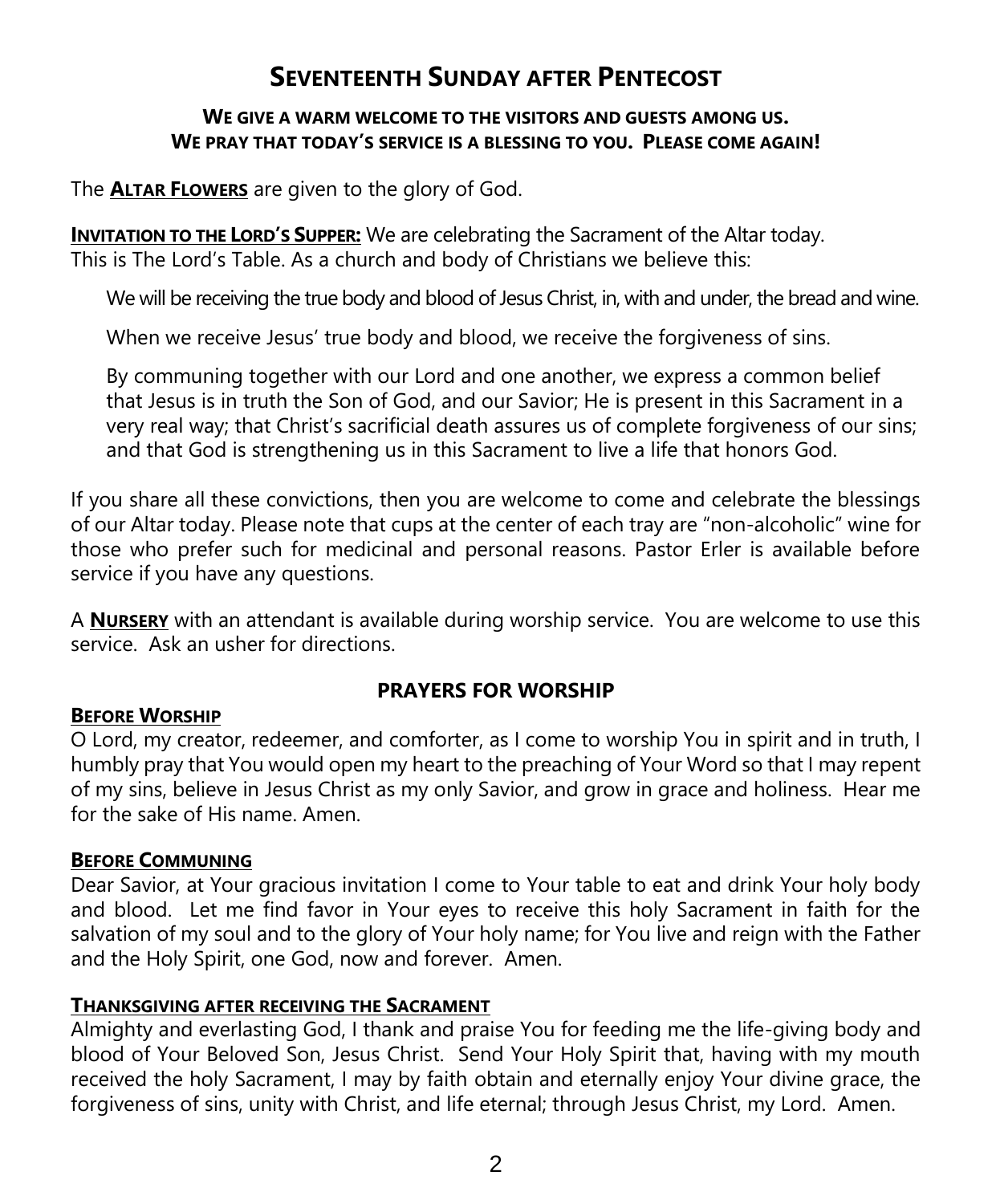#### **Confession and Absolution**

*(Confession and Absolution-We confess our various sins and then the minister announces the forgiveness of sins that we have in Christ. Comes from 1 John 1:8-9, "If we claim to be without sin, we deceive ourselves and the truth is not in us. If we confess our sins, he is faithful and just and will forgive us our sins and purify us from all unrighteousness."*

|              |                                          |                 |                         |       | 901 Open Now Thy Gates of Beauty |           |                                                       |     |                                    |                |                |             |
|--------------|------------------------------------------|-----------------|-------------------------|-------|----------------------------------|-----------|-------------------------------------------------------|-----|------------------------------------|----------------|----------------|-------------|
|              |                                          |                 |                         |       |                                  |           |                                                       |     |                                    |                |                |             |
|              |                                          |                 |                         |       |                                  |           |                                                       |     |                                    |                |                |             |
|              |                                          |                 |                         |       |                                  |           |                                                       |     |                                    |                |                |             |
| $\mathbf{1}$ | $\Omega$<br>$\qquad \qquad \blacksquare$ | pen             | now                     | thy   | gates                            | of        | beau - ty;                                            |     | Zi<br>$\qquad \qquad \blacksquare$ | on,            | let            | me          |
|              | Gra -                                    | cious           | God.                    | I     | come                             |           | be - fore Thee: Come                                  |     |                                    | Thou al -      |                | <b>SO</b>   |
|              | Here                                     | Thy             | praise                  | is    |                                  |           | $\text{glad} - \text{ly } \text{chant } - \text{ed};$ |     | Here                               | Thy            | seed           | is          |
|              | 4 Thou                                   | my              | faith                   |       | in - crease and quick - en;      |           |                                                       |     | Let                                | me             | keep           | Thy         |
|              | 5 Speak,                                 | $\Omega$        | God,                    | and   | $\bf{I}$                         |           | will hear Thee; Let                                   |     |                                    | Thy            | will           | be          |
|              |                                          |                 |                         |       |                                  |           |                                                       |     |                                    |                |                |             |
|              |                                          |                 |                         |       |                                  |           |                                                       |     |                                    |                |                |             |
|              |                                          |                 |                         |       |                                  |           |                                                       |     |                                    |                |                |             |
|              |                                          |                 |                         |       |                                  |           |                                                       |     |                                    |                |                |             |
|              | en<br>$\blacksquare$                     | ter             | there,                  | Where | my                               | soul      | in                                                    |     | ful<br>$10V -$                     |                | du             | ty          |
|              | un<br>$\sim$                             | to              | me.                     | Where | we                               | find      | Thee                                                  | and |                                    | a -            | dore Thee,     |             |
|              | du -                                     | ly.             | sown.                   | Let   | my                               |           | soul, where                                           | it  | is.                                |                | plant - ed.    |             |
|              | gift                                     | $di - vine$ ,   |                         | How   | $\Box$                           |           | so - $e^{\prime}$ er temp - ta - tions                |     |                                    |                | thick $-$ en:  |             |
|              | done                                     | in - deed.      |                         | May   | I                                |           | un - dis - turbed draw                                |     |                                    |                | near           | Thee        |
|              |                                          |                 |                         |       |                                  |           |                                                       |     |                                    |                |                |             |
|              |                                          |                 |                         |       |                                  |           |                                                       |     |                                    |                |                |             |
|              |                                          |                 |                         |       |                                  |           |                                                       |     |                                    |                |                |             |
|              |                                          |                 |                         |       |                                  |           |                                                       |     |                                    |                |                |             |
|              | Waits                                    | for             | Him                     | who   |                                  |           | an - swers prayer.                                    |     | Oh.                                |                | how bless - ed |             |
|              | There                                    | a               | heav'n                  | on    | earth must                       |           | be.                                                   |     | To                                 | m <sub>V</sub> | heart,         | $\mathbf O$ |
|              |                                          |                 | Bring forth pre - cious |       | sheaves                          | $a -$     | lone.                                                 |     | So                                 | that           | all            | L           |
|              | May                                      | Thy             | Word                    | still | $o'$ er                          | me        | shine                                                 |     | As                                 | m <sub>V</sub> | $guid - ing$   |             |
|              |                                          | While Thou dost |                         | Thy   | peo - ple                        |           | feed.                                                 |     | Here                               | $\alpha$ f     | life           | the         |
|              |                                          |                 |                         |       |                                  |           |                                                       |     |                                    |                |                |             |
|              |                                          |                 |                         |       |                                  |           |                                                       |     |                                    |                |                |             |
|              |                                          |                 |                         |       |                                  |           |                                                       |     |                                    |                |                |             |
|              |                                          |                 |                         |       |                                  |           |                                                       |     |                                    |                |                |             |
|              | <i>is</i>                                | this            | place,                  |       | Filled                           |           | with sol - ace,                                       |     | light, and                         |                | grace!         |             |
|              | en                                       | ter             | Thou:                   |       | Let                              | it        | be                                                    | Thy | tem - ple                          |                | now!           |             |
|              | hear                                     | may             | be                      |       | Fruit<br>$\sim$                  | ful       | $un -$                                                | to  | life                               | in             | me.            |             |
|              |                                          |                 |                         |       |                                  |           |                                                       |     |                                    |                |                |             |
|              | star                                     | through         | life,                   |       | As                               |           | my com - fort                                         |     | in                                 | all            | strife.        |             |
|              | foun - tain                              |                 | flows:                  |       | Here                             | <i>is</i> | balm                                                  | for | all                                | our            | woes.          |             |
|              | Text and tune: Public domain             |                 |                         |       |                                  |           |                                                       |     |                                    |                |                |             |

#### *Please stand*

**P** In the name of the Father and of the  $\pm$  Son and of the Holy Spirit.

### C **Amen.**

- $\mathbf{P}$  If we say we have no sin, we deceive ourselves, and the truth is not in us.
- C **But if we confess our sins, God, who is faithful and just, will forgive our sins and cleanse us from all unrighteousness.**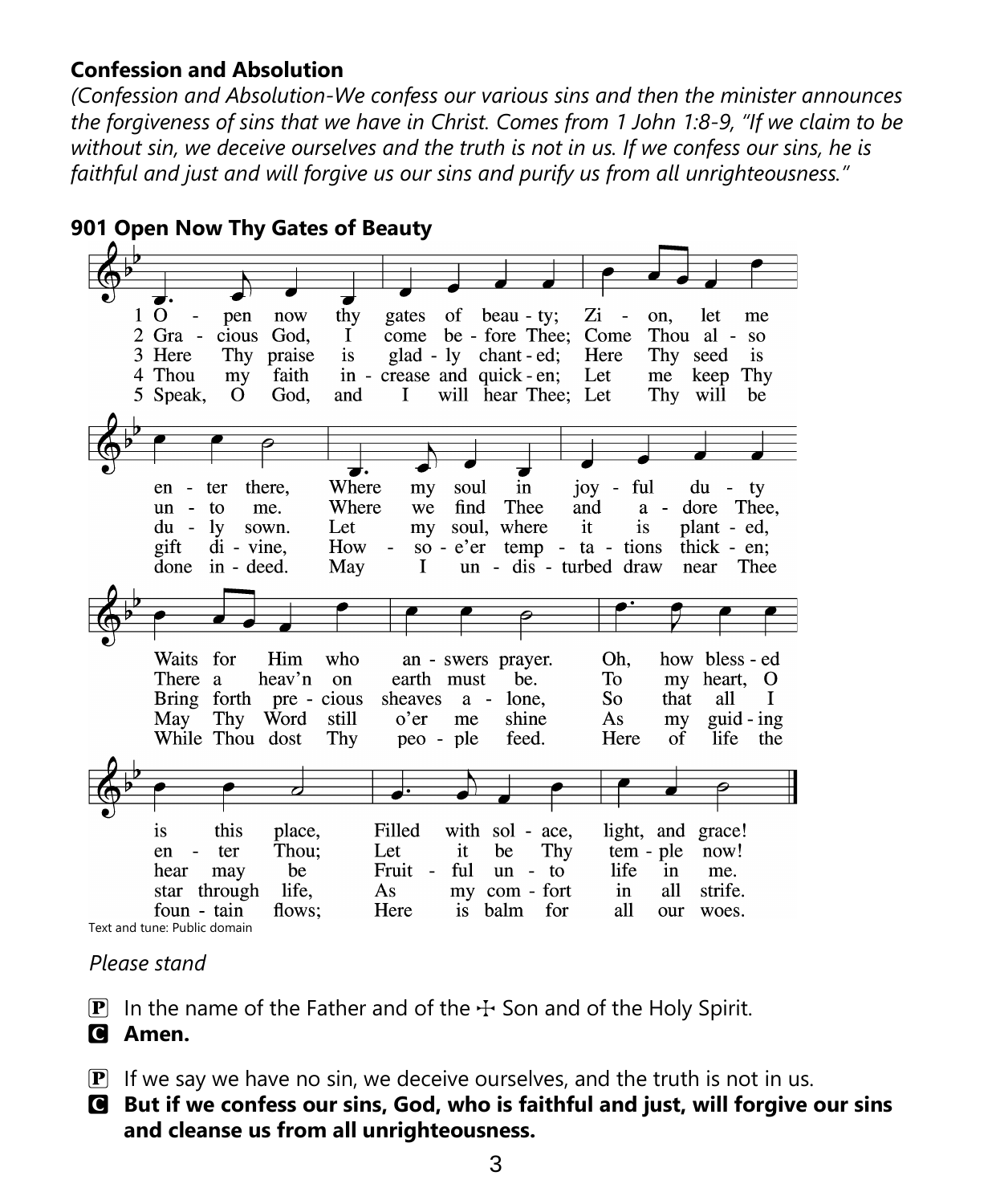*Silence for reflection on God's Word and for self-examination.*

- $\mathbf{P}$  Let us then confess our sins to God our Father.
- C **Most merciful God, we confess that we are by nature sinful and unclean. We have sinned against You in thought, word, and deed, by what we have done and by what we have left undone. We have not loved You with our whole heart; we have not loved our neighbors as ourselves. We justly deserve Your present and eternal punishment. For the sake of Your Son, Jesus Christ, have mercy on us. Forgive us, renew us, and lead us, so that we may delight in Your will and walk in Your ways to the glory of Your holy name. Amen.**
- P Almighty God in His mercy has given His Son to die for you and for His sake forgives you all your sins. As a called and ordained servant of Christ, and by His authority, I therefore forgive you all your sins in the name of the Father and of the  $+$  Son and of the Holy Spirit.
- C **Amen.**

#### **Service of the Word**

*(Introit-is Latin for "entrance", this is where the minister moves up to the altar. The words for the Introit come from the Psalms.)*

#### **Introit**

Delight yourself in the LORD,

**and he will give you the desires of your heart.**

Commit your way to the LORD;

**trust in him, and he will act.**

He will bring forth your righteousness as the light,

#### **and your justice as the noonday.**

Be still before the LORD and wait patiently for him;

**fret not yourself over the one who prospers in his way, over the man who carries out evil devices!**

**Glory be to the Father and to the Son**

**and to the Holy Spirit;**

**as it was in the beginning,**

**is now, and will be forever. Amen.**

Delight yourself in the LORD,

**and he will give you the desires of your heart.**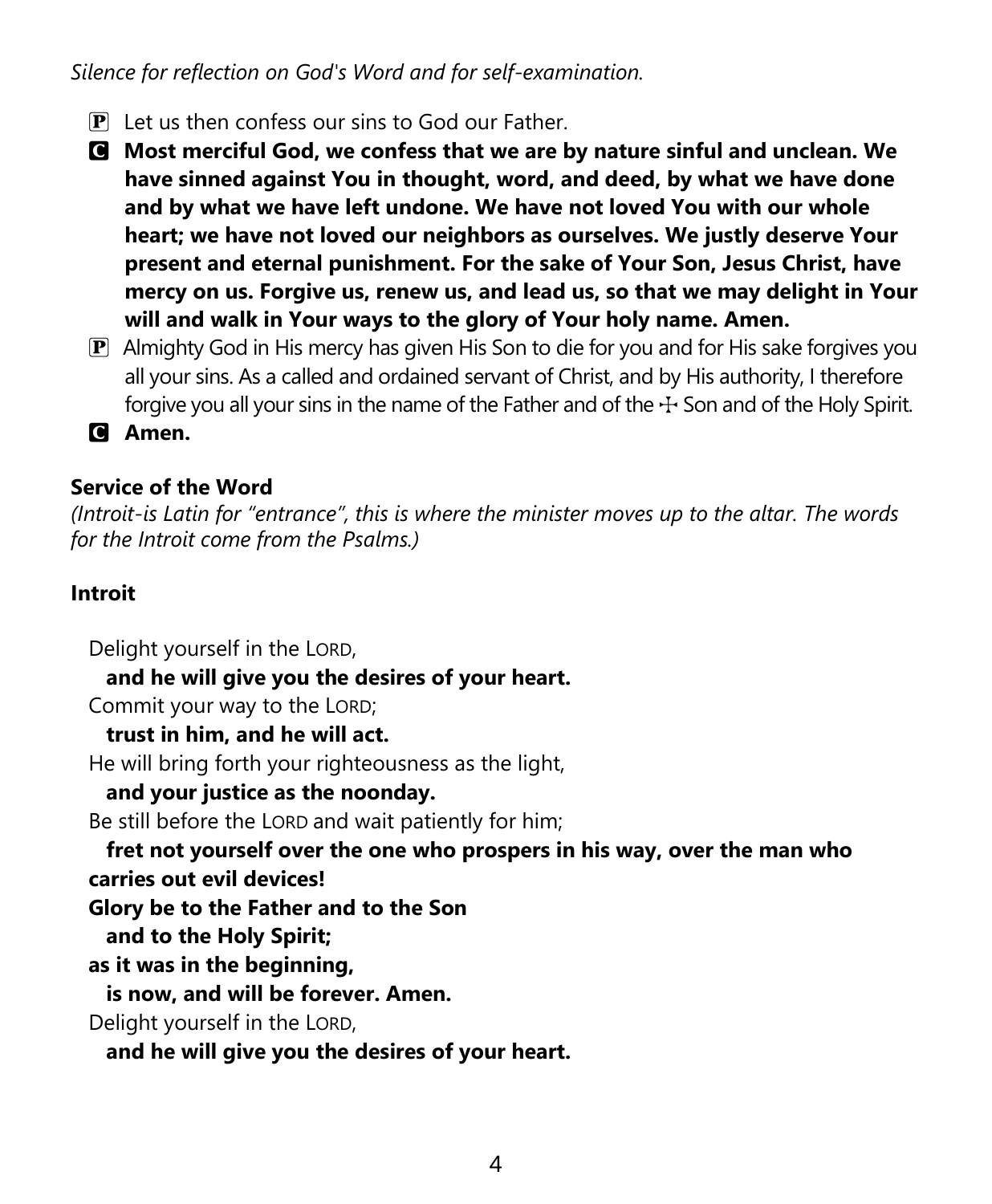

#### **Hymn of Praise**

*(Hymn of Praise-also called the Gloria in Excelsis, or "Glory to God in the Highest." This comes from the words that the angels sang outside of Bethlehem from Luke 2:13-14 "Suddenly a great company of heavenly host appeared with the angel, praising God and saying "Glory to God in the highest and on earth peace to men on whom his favor rests.)*

**Gloria in Excelsis**

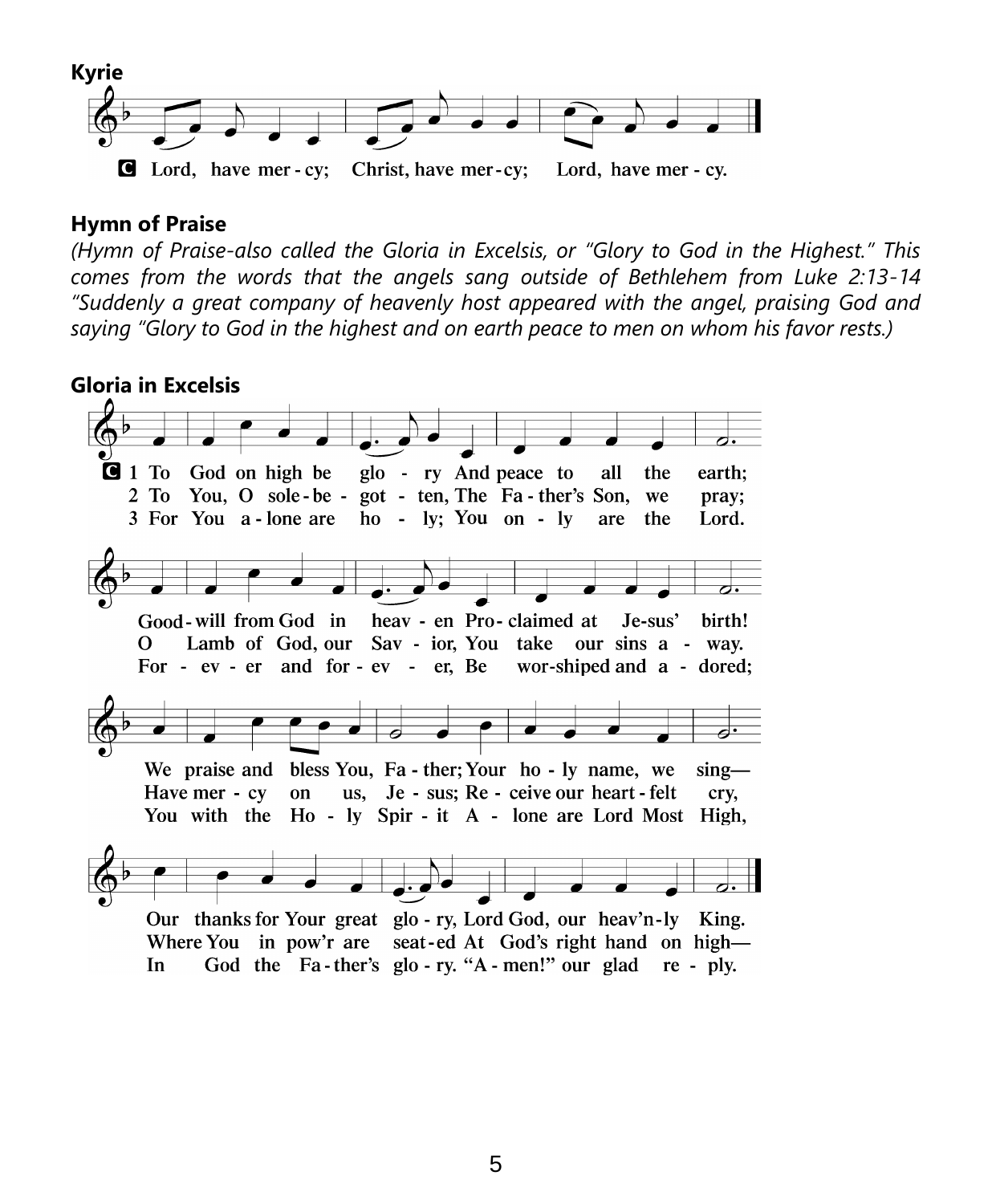#### **Salutation and Collect of the Day**

*(Salutation and Collect-Before the collect, or prayer of the day, a salutation or a wish of blessing is shared between the Pastor and congregation. 2 Timothy 4:22 "The Lord be with your spirit. Grace be with you." The collects are a collection of prayers that have been used by the church throughout the years.)*

 $\overline{P}$  The Lord be with you.

#### C **And also with you.**

#### $\mathbf{P}$  Let us pray.

O God, whose strength is made perfect in weakness, grant us humility and childlike faith that we may please You in both will and deed; through Jesus Christ, Your Son, our Lord, who lives and reigns with You and the Holy Spirit, one God, now and forever.



#### *Please be seated*

#### **Old Testament Reading** *Jeremiah 11:18–20*

*(Old Testament-A reading of God's dealings with His people in the past.)*

 $18$ The LORD made it known to me and I knew; then you showed me their deeds. <sup>19</sup>But I was like a gentle lamb led to the slaughter. I did not know it was against me they devised schemes, saying, "Let us destroy the tree with its fruit, let us cut him off from the land of the living, that his name be remembered no more."  $^{20}$ But, O LORD of hosts, who judges righteously, who tests the heart and the mind, let me see your vengeance upon them, for to you have I committed my cause.

A This is the Word of the Lord.

C **Thanks be to God.**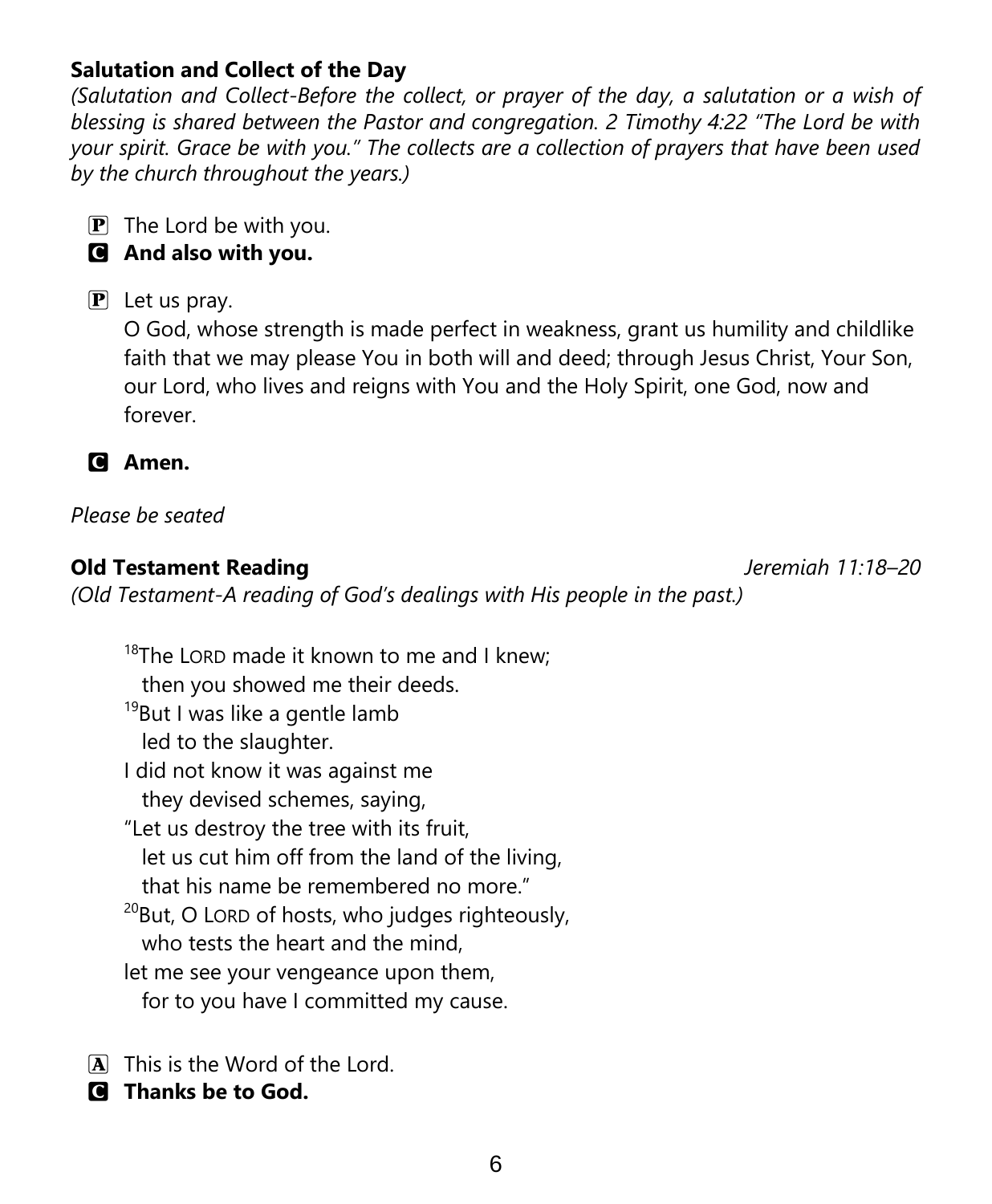#### **Gradual**

*(Gradual-Latin for "steps" since we are leading up to the Gospel, this is a quote from scripture.)*

Fear the LORD, you his saints,

**for those who fear him lack nothing!** Many are the afflictions of the righteous, **but the LORD delivers him out of them all.**

**Epistle** *James 3:13—4:10*

*(Epistle-"Letter," texts taken from the various letter books of the New Testament. We remain seated during this reading because we are being instructed.)*

#### **Wisdom from Above**

 $13$ Who is wise and understanding among you? By his good conduct let him show his works in the meekness of wisdom. <sup>14</sup>But if you have bitter jealousy and selfish ambition in your hearts, do not boast and be false to the truth. <sup>15</sup>This is not the wisdom that comes down from above, but is earthly, unspiritual, demonic. <sup>16</sup>For where jealousy and selfish ambition exist, there will be disorder and every vile practice. <sup>17</sup>But the wisdom from above is first pure, then peaceable, gentle, open to reason, full of mercy and good fruits, impartial and sincere.  $18$ And a harvest of righteousness is sown in peace by those who make peace.

#### **Warning Against Worldliness**

<sup>1</sup>What causes quarrels and what causes fights among you? Is it not this, that your passions are at war within you? <sup>2</sup>You desire and do not have, so you murder. You covet and cannot obtain, so you fight and quarrel. You do not have, because you do not ask.  $3$ You ask and do not receive, because you ask wrongly, to spend it on your passions. <sup>4</sup>You adulterous people! Do you not know that friendship with the world is enmity with God? Therefore whoever wishes to be a friend of the world makes himself an enemy of God. <sup>5</sup>Or do you suppose it is to no purpose that the Scripture says, "He yearns jealously over the spirit that he has made to dwell in us"?  ${}^{6}$ But he gives more grace. Therefore it says, "God opposes the proud, but gives grace to the humble." <sup>7</sup>Submit yourselves therefore to God. Resist the devil, and he will flee from you. <sup>8</sup>Draw near to God, and he will draw near to you. Cleanse your hands, you sinners, and purify your hearts, you double-minded. <sup>9</sup>Be wretched and mourn and weep. Let your laughter be turned to mourning and your joy to gloom.  $^{10}$ Humble yourselves before the Lord, and he will exalt you.

A This is the Word of the Lord.

C **Thanks be to God.**

*Please stand*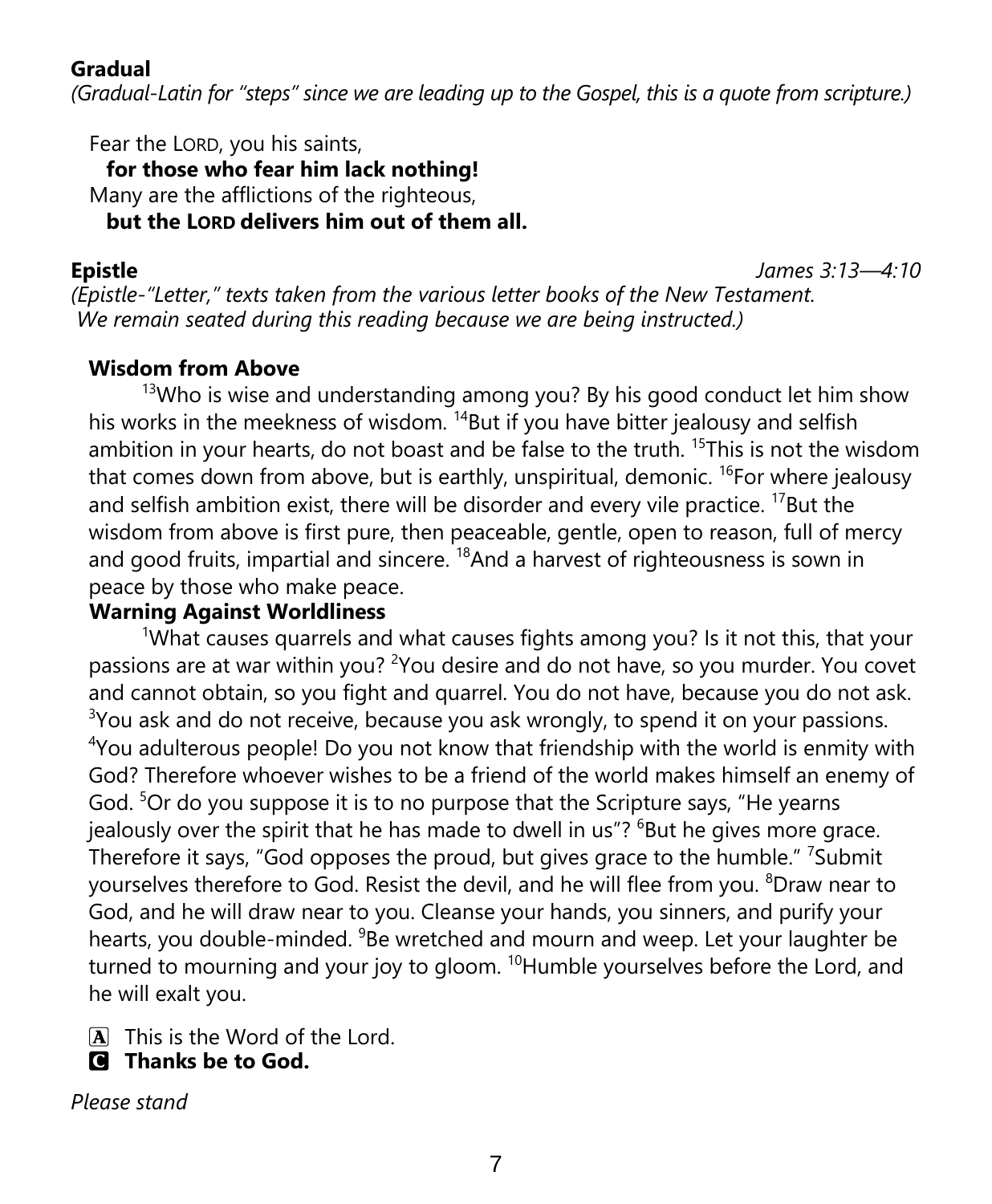

**Holy Gospel** *Mark 9:30–37*

*(Gospel Lesson-words of Christ or words about his life. We stand and sing the versicles which were used as passwords in the early church. Matthew 22:15-21)*

 $\mathbf{P}$  The Holy Gospel according to St. Mark, the ninth chapter.

#### **G** Glory to You, O Lord.

#### **Jesus Again Foretells Death, Resurrection**

<sup>30</sup>[The disciples] went on from there and passed through Galilee. And [Jesus] did not want anyone to know, <sup>31</sup> for he was teaching his disciples, saying to them, "The Son of Man is going to be delivered into the hands of men, and they will kill him. And when he is killed, after three days he will rise."  $32$ But they did not understand the saying, and were afraid to ask him.

#### **Who Is the Greatest?**

 $33$ And they came to Capernaum. And when he was in the house he asked them, "What were you discussing on the way?"  $34$ But they kept silent, for on the way they had argued with one another about who was the greatest.  $35$  And he sat down and called the twelve. And he said to them, "If anyone would be first, he must be last of all and servant of all."  $36$ And he took a child and put him in the midst of them, and taking him in his arms, he said to them,  $37$  "Whoever receives one such child in my name receives me, and whoever receives me, receives not me but him who sent me."

 $\boxed{\mathbf{P}}$  This is the Gospel of the Lord.

#### C **Praise to You, O Christ.**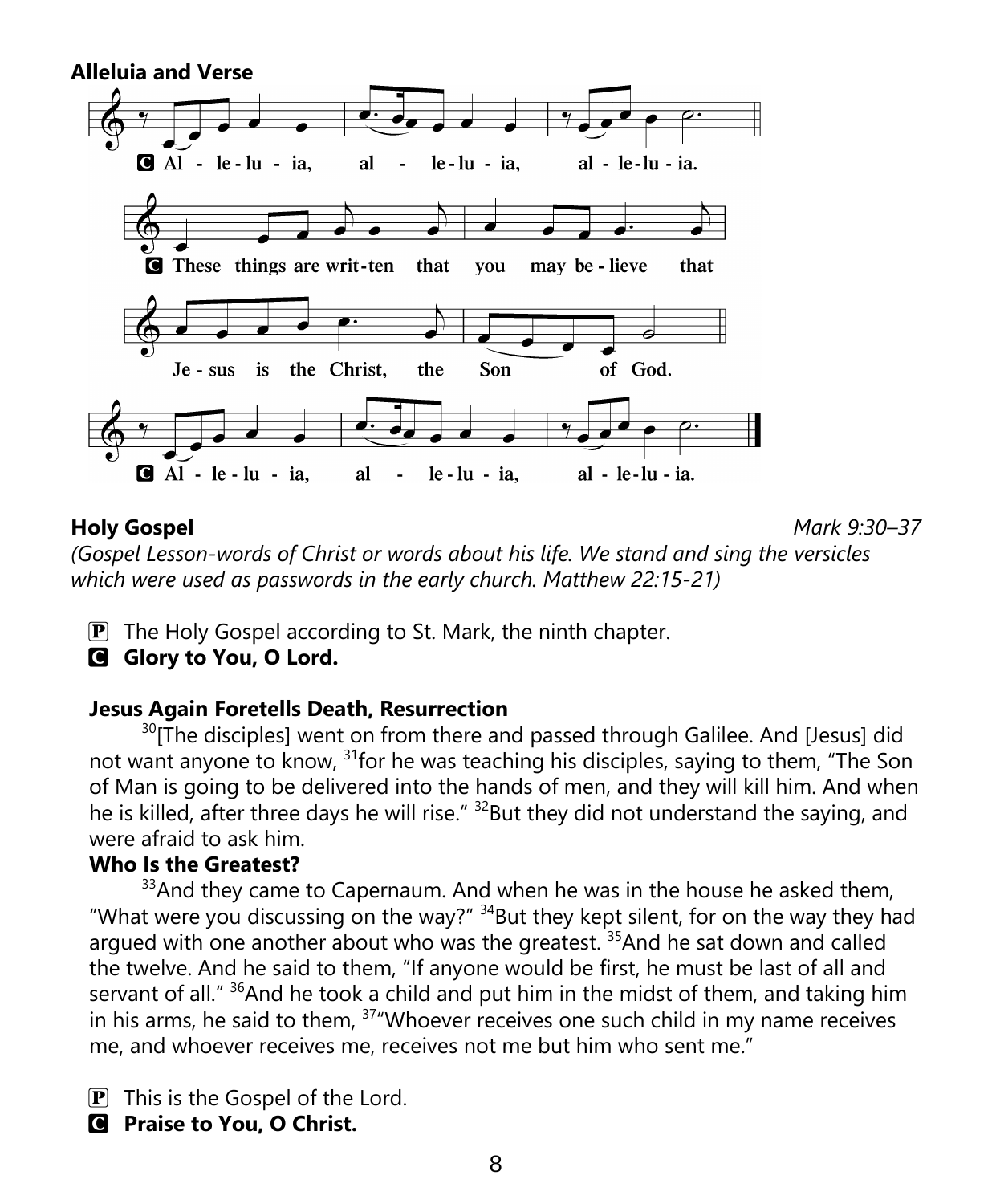#### **Nicene Creed**

C **I believe in one God,**

 **the Father Almighty, maker of heaven and earth and of all things visible and invisible.**

**And in one Lord Jesus Christ, the only-begotten Son of God, begotten of His Father before all worlds, God of God, Light of Light, very God of very God, begotten, not made, being of one substance with the Father, by whom all things were made; who for us men and for our salvation came down from heaven and was incarnate by the Holy Spirit of the virgin Mary and was made man; and was crucified also for us under Pontius Pilate. He suffered and was buried. And the third day He rose again according to the Scriptures and ascended into heaven and sits at the right hand of the Father. And He will come again with glory to judge both the living and the dead, whose kingdom will have no end.**

**And I believe in the Holy Spirit, the Lord and giver of life, who proceeds from the Father and the Son, who with the Father and the Son together is worshiped and glorified, who spoke by the prophets. And I believe in one holy Christian and apostolic Church, I acknowledge one Baptism for the remission of sins, and I look for the resurrection of the dead and the life** T **of the world to come. Amen.**

*Please be seated*

#### **Installation of New Members**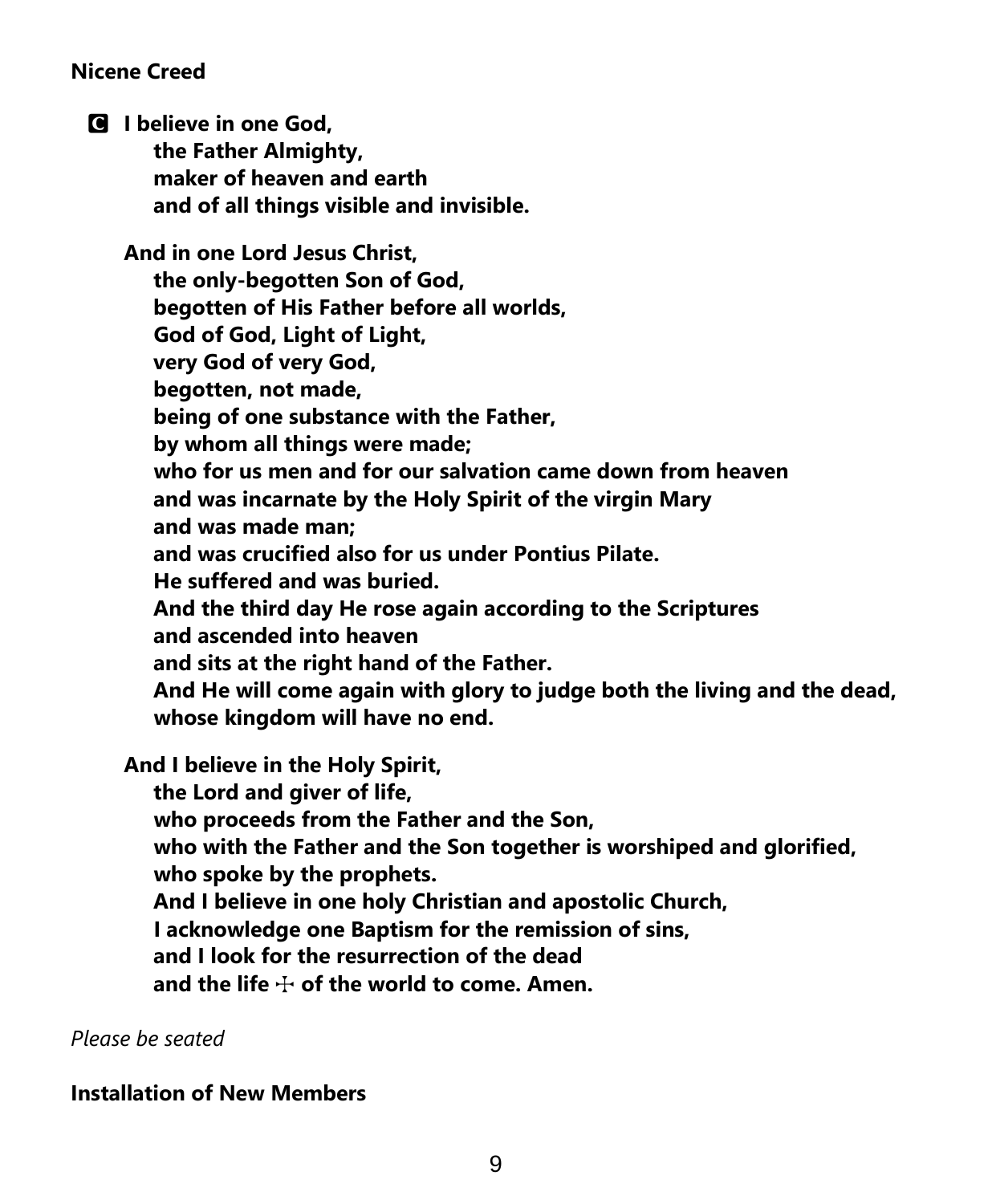**851 Lord of Glory, You Have Bought Us**

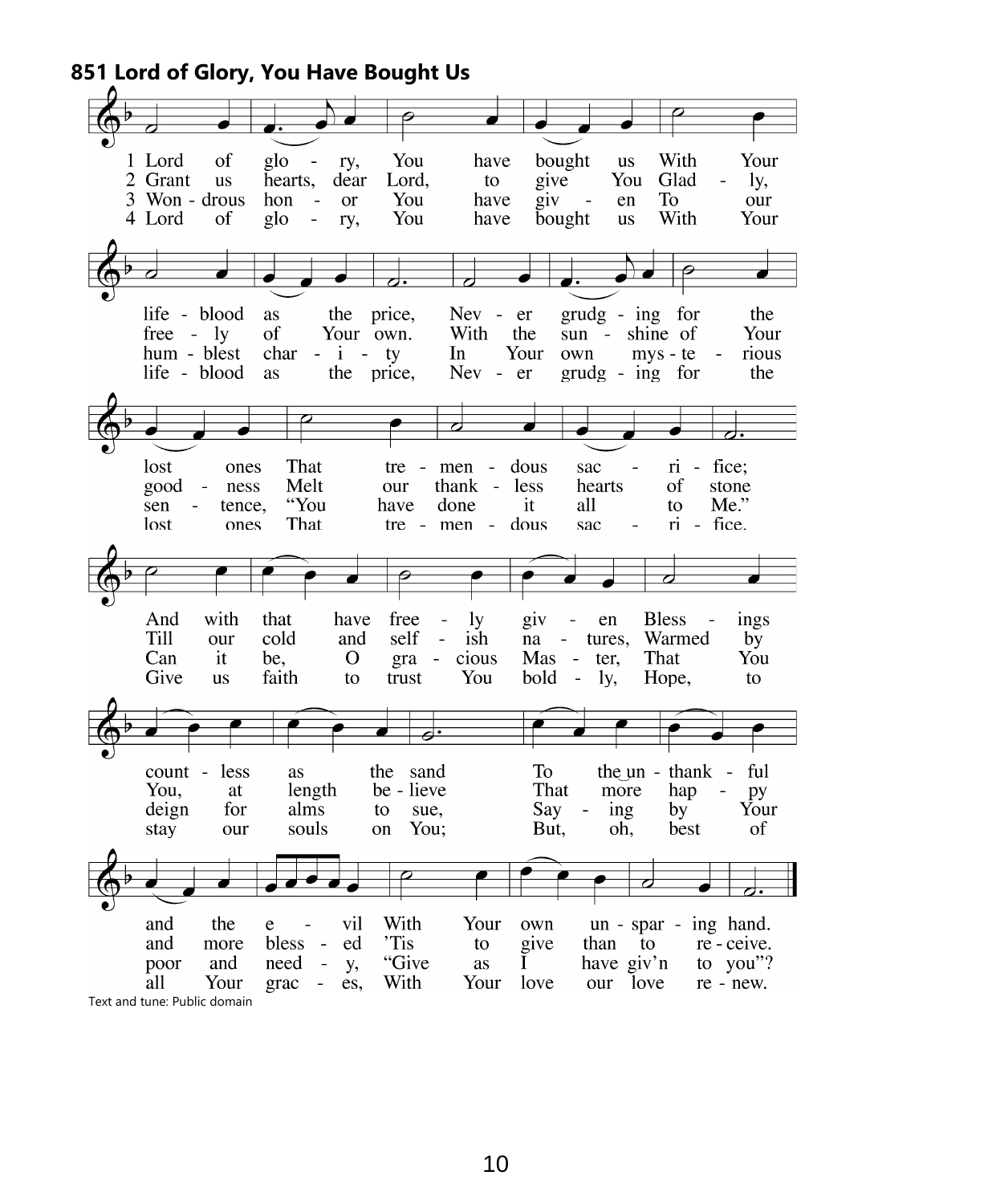#### **Sermon**

*Please stand*

#### **Prayer of the Church**

The Pastor will end each petition with the phrase, "Lord in your mercy." The Congregation will respond, **"Hear our prayer."**

#### **Service of the Sacrament**

#### **Preface**

*(Preface-Sharing of the blessing and introduces us to the Eucharist, Greek for "Thanksgiving.")*

- $\mathbf{P}$  The Lord be with you.
- C **And also with you.**
- $\mathbf{P}$  Lift up your hearts.
- C **We lift them to the Lord.**
- $\mathbf{P}$  Let us give thanks to the Lord our God.
- C **It is right to give Him thanks and praise.**
- $\mathbf{P}$  It is truly good, right, and salutary that we should at all times and in all places give thanks to You, O Lord, holy Father, almighty and everlasting God, for the countless blessings You so freely bestow on us and all creation. Above all, we give thanks for Your boundless love shown to us when You sent Your only-begotten Son, Jesus Christ, into our flesh and laid on Him our sin, giving Him into death that we might not die eternally. Because He is now risen from the dead and lives and reigns to all eternity, all who believe in Him will overcome sin and death and will rise again to new life. Therefore with angels and archangels and with all the company of heaven we laud and magnify Your glorious name, evermore praising You and saying: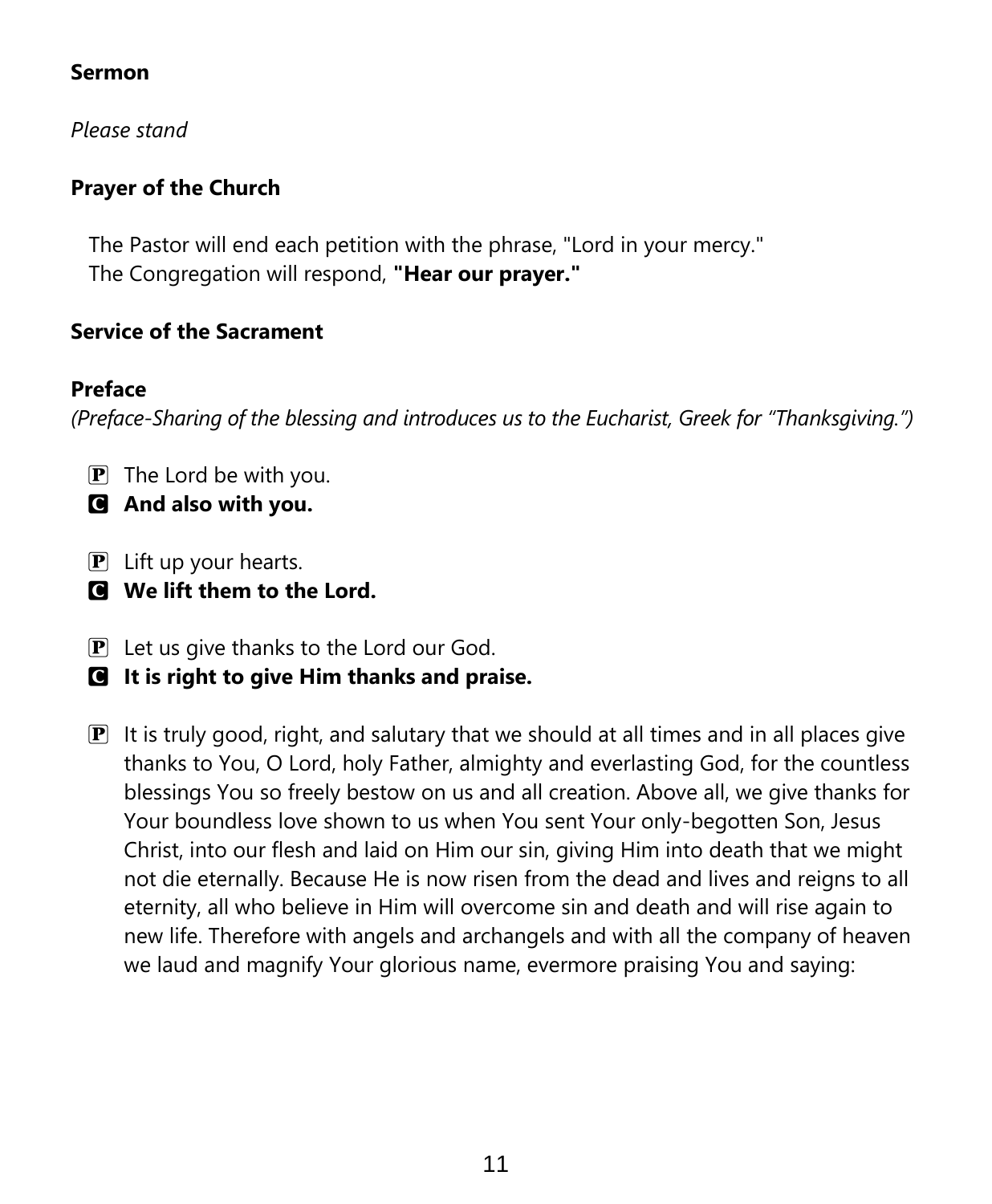#### **Sanctus**

*(Sanctus-Latin for "holy" and comes from Is. 6:2-3 "Above him were seraphs, each with six wings: With two wings they covered their faces, with two they covered their feet, and with two they were flying. And they were calling to one another: "Holy, holy, holy is the LORD Almighty; the whole earth is full of his glory" and Mt. 21:9 The crowds that went ahead of him and those that followed shouted, "Hosanna to the Son of David!" "Blessed is he who comes in the name of the Lord!" "Hosanna in the highest!)*



#### **Prayer of Thanksgiving**

 $\mathbb{P}$  Blessed are You, O Lord our God, king of all creation, for You have had mercy on us and given Your only-begotten Son that whoever believes in Him should not perish but have eternal life.

In Your righteous judgment You condemned the sin of Adam and Eve, who ate the forbidden fruit, and You justly barred them and all their children from the tree of life. Yet, in Your great mercy, You promised salvation by a second Adam, Your Son, Jesus Christ, our Lord, and made His cross a life-giving tree for all who trust in Him.

We give You thanks for the redemption You have prepared for us through Jesus Christ. Grant us Your Holy Spirit that we may faithfully eat and drink of the fruits of His cross and receive the blessings of forgiveness, life, and salvation that come to us in His body and blood.

Hear us as we pray in His name and as He has taught us: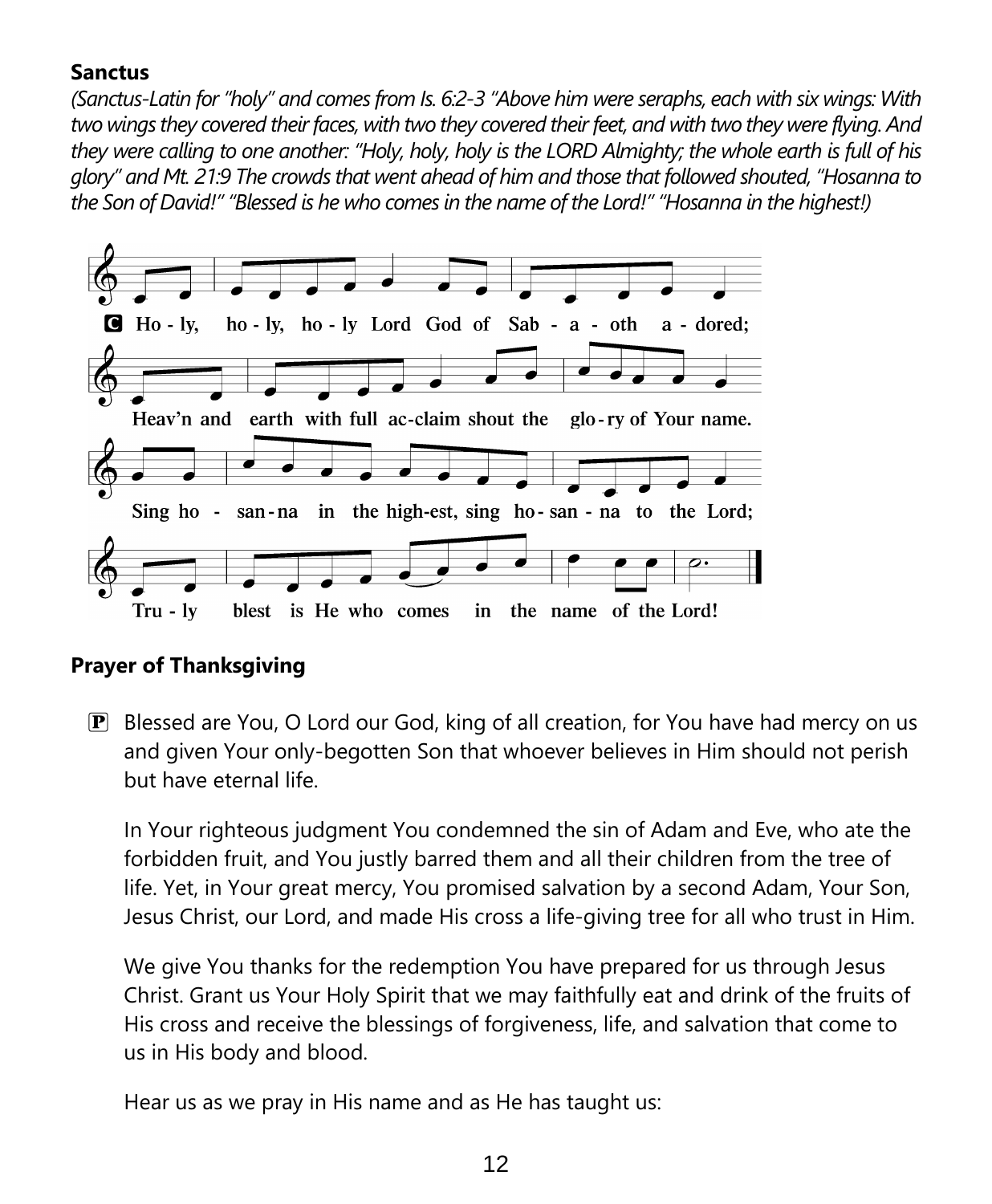#### **Lord's Prayer**

C **Our Father who art in heaven, hallowed be Thy name, Thy kingdom come, Thy will be done on earth as it is in heaven; give us this day our daily bread; and forgive us our trespasses as we forgive those who trespass against us; and lead us not into temptation, but deliver us from evil. For Thine is the kingdom and the power and the glory forever and ever. Amen.**

#### **The Words of Our Lord**

 $\mathbf{P}$  Our Lord Jesus Christ, on the night when He was betrayed, took bread, and when He had given thanks, He broke it and gave it to the disciples and said: "Take, eat; this is My  $\pm$  body, which is given for you. This do in remembrance of Me."

In the same way also He took the cup after supper, and when He had given thanks, He gave it to them, saying: "Drink of it, all of you; this cup is the new testament in My  $\pm$  blood, which is shed for you for the forgiveness of sins. This do, as often as you drink it, in remembrance of Me."

#### **Pax Domini**

*(Pax Domini-means "Peace of God." Jn. 20:19 "On the evening of that first day of the week, when the disciples were together, with the doors locked for fear of the Jews, Jesus came and stood among them and said, "Peace be with you!")*

- $\mathbf{P}$  The peace of the Lord be with you always.
- C **Amen.**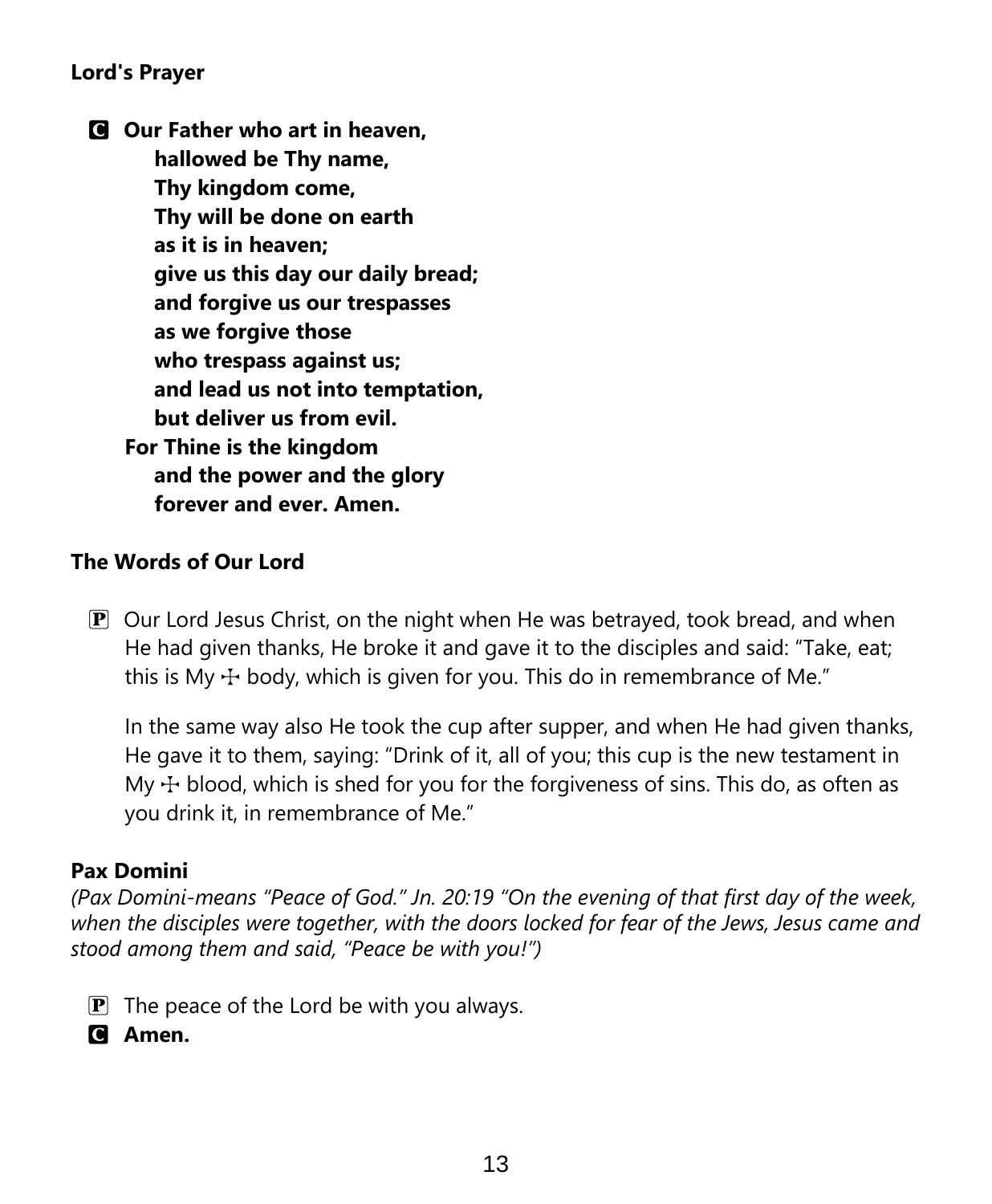

*Please be seated*

#### Please note:

**St. Mark Lutheran Church is a congregation and a body of Christians believing firmly God's Word which says that in Holy Communion we truly and really receive the body and blood of our Lord Jesus as we receive the earthly elements of bread and wine**. His body and blood *are not symbolically present or spiritually received*, but real and tangible *in* the bread and wine, *with* the bread and wine, *under the bread and wine by the authority of Jesus' words,* and given to us as His pledge of love and forgiveness.

**Holy Communion is a gift of God intended for those who have been baptized and confirmed in the Christian Faith.** Within our Lutheran Church, we ask that a confirmation be done according to our Lutheran understanding. It is imperative, according to 1 Corinthians 11:27-29, for a communicant to spiritually examine himself before coming to the Lord's Table.

#### **A brief examination would include answering "Yes" to the following five questions:**

Do you believe that you are a sinner by nature and by choice?

Are you truly sorry for your sins?

Do you believe Jesus Christ is your Lord and Savior from sin Who graciously forgives your sins? Do you intend, by the power of the Holy Spirit to make the needed changes in your sinful life? Do you believe you receive the true body and blood of Jesus in, with, and under the bread and wine?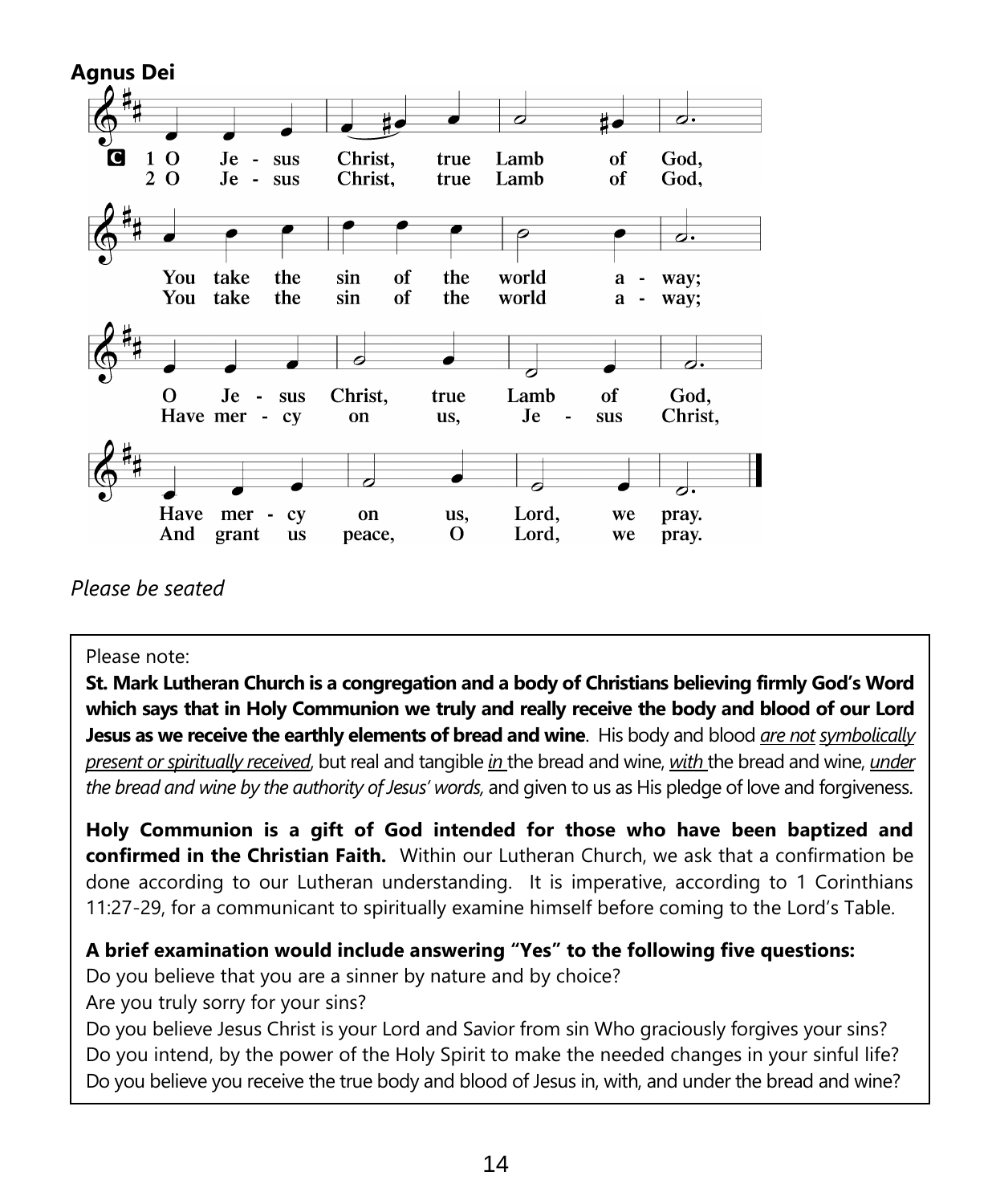#### **Distribution**

*Please stand*

**Nunc Dimittis**



#### **Post-Communion Collect**

 $\mathbf{A}$  Let us pray.

We give thanks to You, almighty God, that You have refreshed us through this salutary gift, and we implore You that of Your mercy You would strengthen us through the same in faith toward You and fervent love toward one another; through Jesus Christ, Your Son, our Lord, who lives and reigns with You and the Holy Spirit, one God, now and forever.

C **Amen.**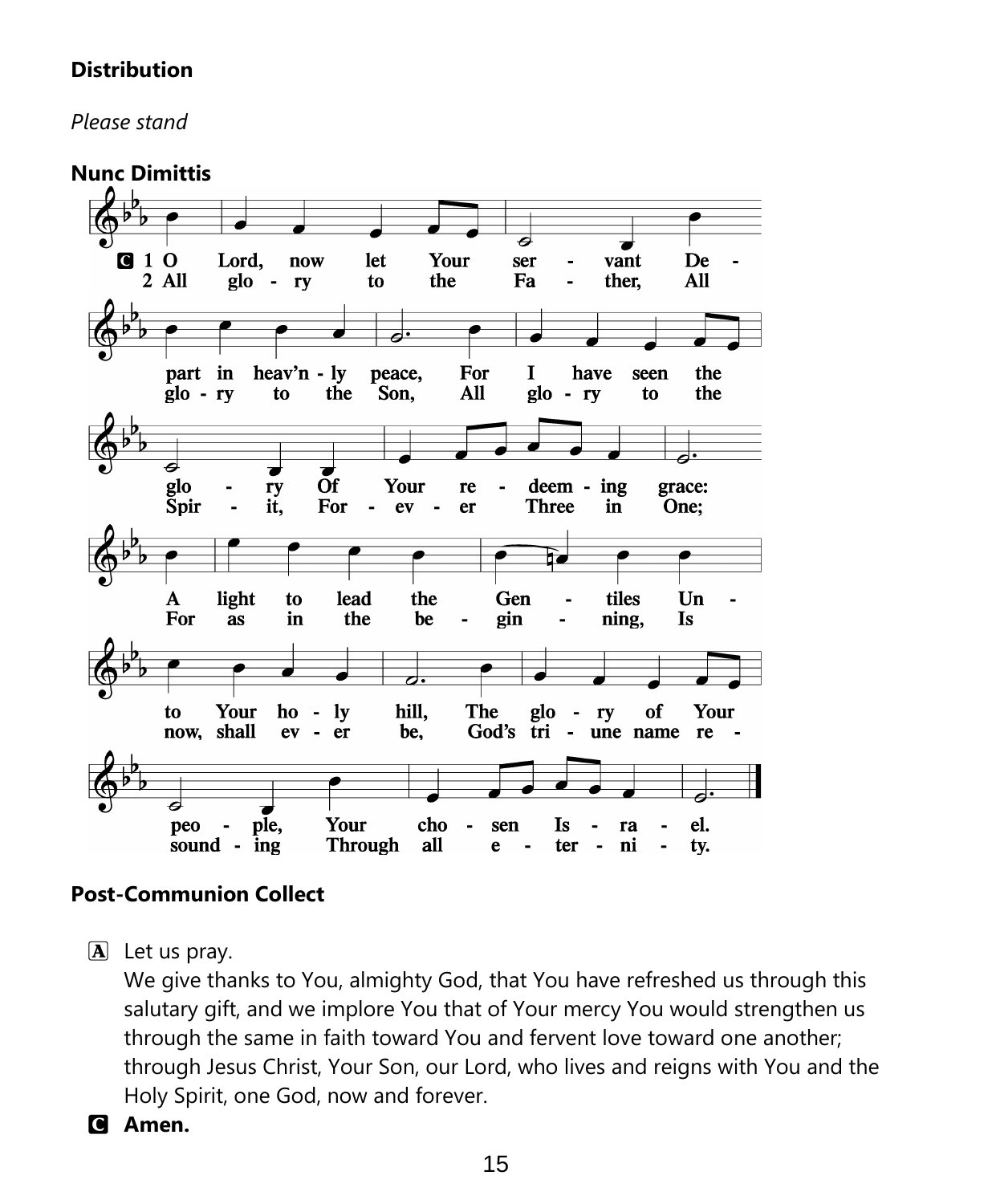#### **Benedicamus**

 $\overline{A}$  Let us bless the Lord.

C **Thanks be to God.**

#### **Benediction**

*(Blessing/Benediction-is called the Aaronic Benediction, which means "to speak well" and was the blessing of Moses to Aaron. It comes from Num. 6:24-26 "The LORD bless you and keep you; the LORD make his face shine upon you and be gracious to you; the LORD turn his face toward you and give you peace.")*

- $\mathbf{P}$  The Lord bless you and keep you. The Lord make His face shine on you and be gracious to you. The Lord look upon you with favor and  $\pm$  give you peace.
- C **Amen.**

#### **706 Love in Christ Is Strong and Living**



#### **Acknowledgments**

Unless otherwise indicated, Scripture quotations are from the ESV® Bible (The Holy Bible, English Standard Version®), copyright © 2001 by Crossway, a publishing ministry of Good News Publishers. Used by permission. All rights reserved. Created by Lutheran Service Builder © 2021 Concordia Publishing House.